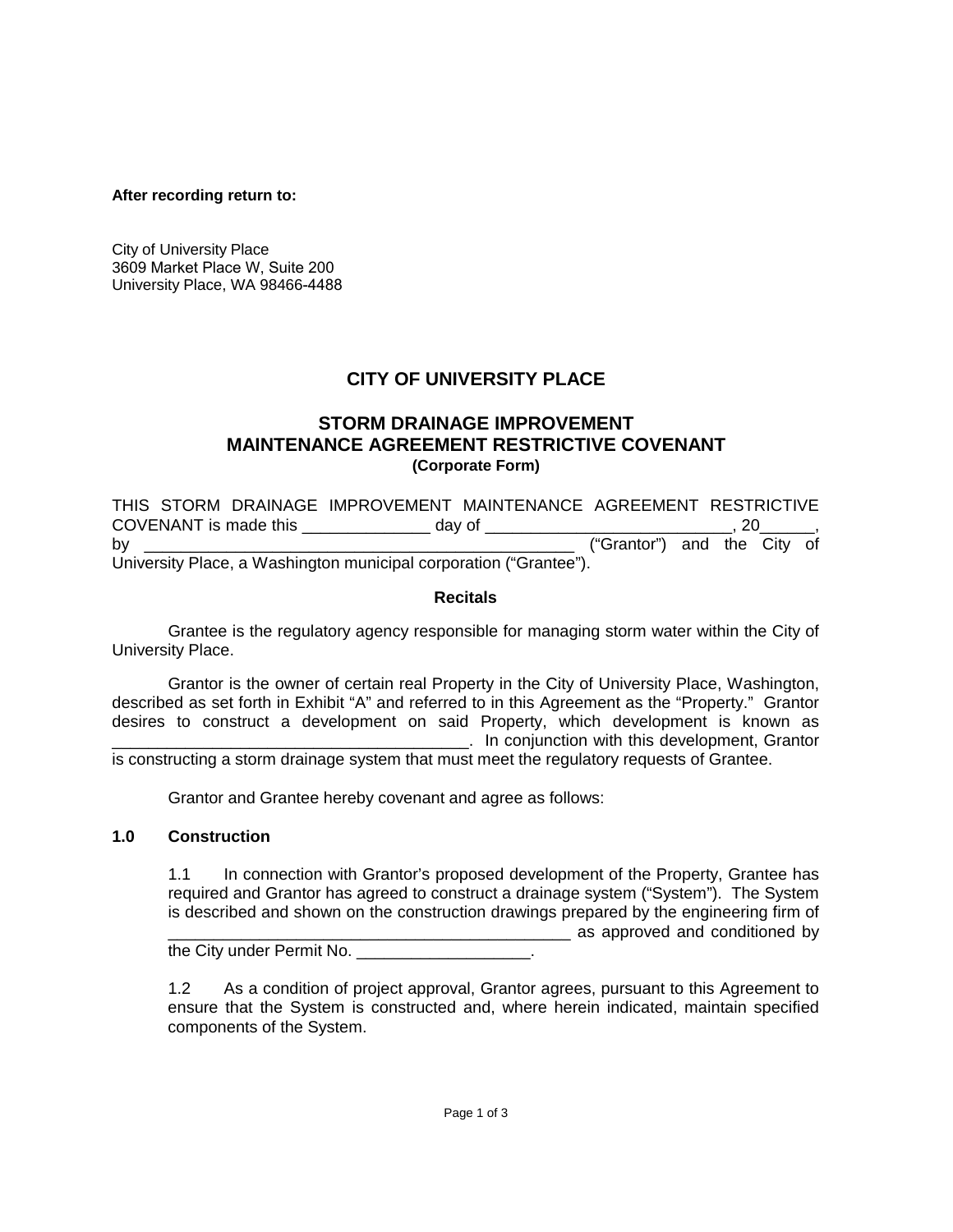# **2.0 Maintenance of Specified Components**

Grantor, its heirs, successors or assigns agree to maintain, at his or her sole cost, all storm drainage facilities, in accordance with approved construction plans, in their entirety and in perpetuity, in accordance with the manufacturer's recommendations and the maintenance recommendations.

## **3.0 Records**

The Grantor, its heirs, successors or assigns agree to provide to the City, by January 31<sup>st</sup> of each year, complete records of the maintenance performed on the system during the preceding year. These records shall document, at a minimum, the date and location of all cleaning, inspections, and any other measures taken as part of maintenance of the System.

### **4.0 No Removal**

No part of the System shall be altered or removed except as necessary for maintenance, repair or replacement, except as may be agreed to in writing by the parties.

### **5.0 Access**

Each drainage structure shall be designed and built in accordance with the approved plans to permit Grantor and Grantee access to the System at all times. Grantor hereby grants to Grantee the right to enter upon the property to inspect the System and to provide necessary maintenance as set forth below.

#### **6.0 Failure to Maintain**

If Grantor fails to adequately maintain or repair the specified components, Grantee shall provide Grantor with oral or written notice of such failure to adequately maintain or repair the System. Following receipt of such notice, Grantee shall provide Grantor with a reasonable opportunity to adequately repair the System; provided, however, that in the event of an emergency, Grantee has the right to repair the System without notice to Grantor. In the event Grantee performs any maintenance or repair on the System, Grantee shall charge Grantor, and Grantor shall pay, the reasonable costs of such work. If Grantee is required to bring action to recover such costs, Grantee shall also recover its reasonable attorney's fees and costs, together with interest at the rate of twelve percent (12%) per annum.

#### **7.0 Enforcement**

This Agreement may be enforced by Grantee in law or equity against the Grantor, its heirs, successors and assigns.

### **8.0 Successors and Assigns**

These obligations shall run with the Property and be binding upon the Grantor, its heirs, successors and assigns.

#### **9.0 Effective Date**

This Agreement is effective on the date first written above.